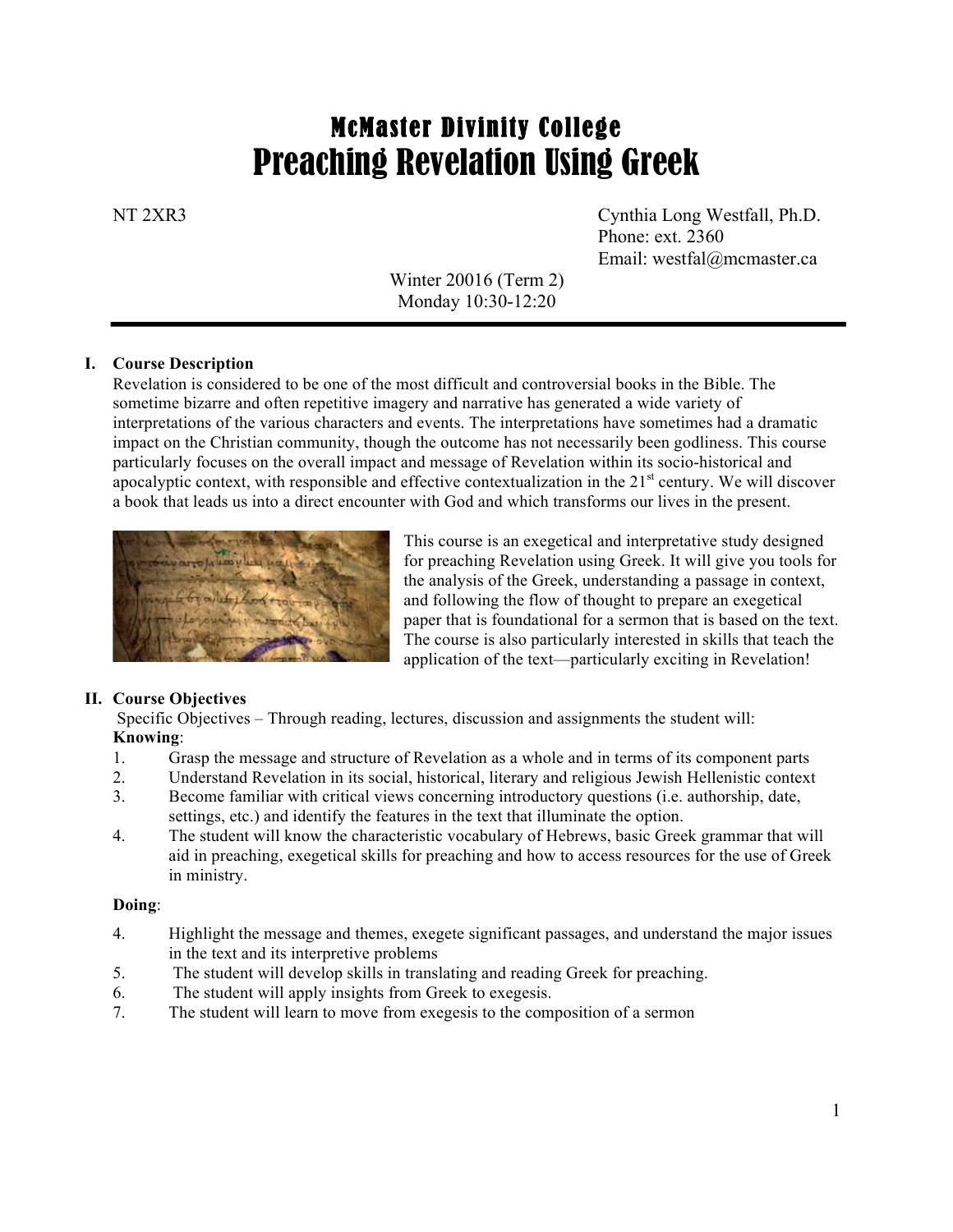#### **Being**:

- 8. Appreciate the distinctive theology and goal(s) of the author
- 9. Allow the text to motivate, form and transform righteousness, hope and worship

#### **III. Course Requirements**

**A. Class Participation** (10%)

Student participation in a seminar format, interactive lectures and class and group discussions is expected, based on your readings for the week. Following the introduction of the first day, students will come to class prepared to discuss their impressions of

- 1. The outline of that portion of the Book of Revelation studied for that day
- 2. Key theological insights
- 3. Items of particular exegetical interest or controversy
- 4. Possible applications to contemporary Christian living
- **B. Reading** (10%)

See the Daily Schedule at the end for the precise dates and pages.

- 1. Students are required to read the portion of Revelation covered in class in Beal. Read the pages for the required reading prior to class on the due dates (see Daily Schedule at the end). Be prepared to interact with the main issues in group discussions.
- 2. Read Revelation once in the Greek, using helps if necessary.
- 3. Read assigned reading from *Idioms.*
- 4. At the end of the term, each student will submit a reading report indicating the percentage of the reading that has been completed.

## **C. Written Assignments**

.

.

## **In order to pass the course, all assignments must be completed**

## **1. 3 Translations (30%, 10% each)**

**Due Monday, Jan 23, Feb 6, Feb 27** Using translation helps such as Bible Works, interlinears, and commentaries, the student will translate 3 passages from Revelation (12-15 verses each), using the format provided by the instructor. The translation will include useful observations on the meaning of the grammar, and its syntax and structure. Specific instructions for formatting the translation and observations will be supplied by the instructor.

## **2. Exegetical Paper (25%)**

## **Due midnight Friday Mar 18**

The student will write an exegetical paper on one of the translated passages that reflects the traditional evangelical exegetical skills that are used in sermon preparation (Steps to Exegesis), utilizing the insights from translation, due by midnight Dec 12. Instructions for writing an exegetical paper will be supplied by the instructor.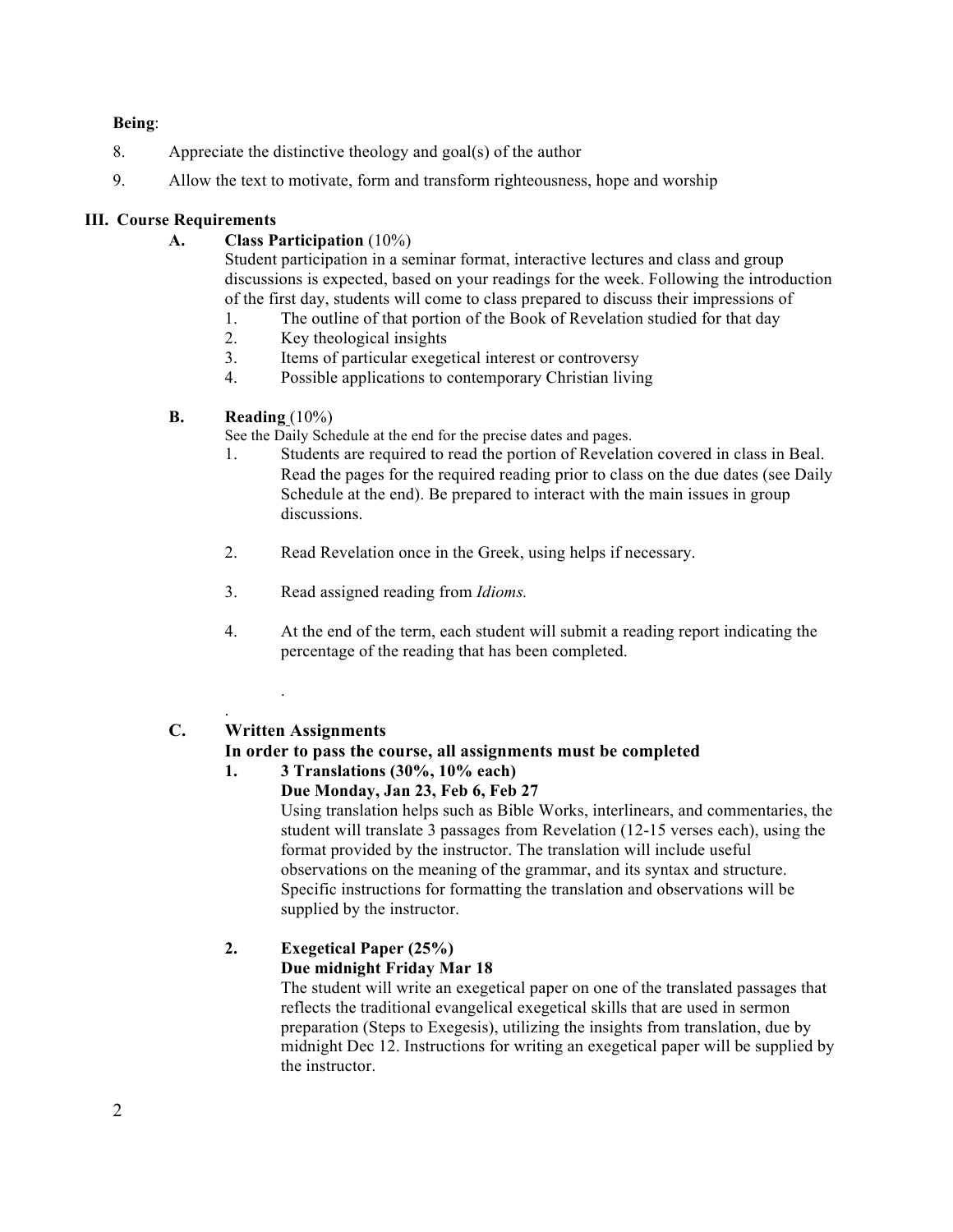## **3. Sermon (15%)**

#### **Due 10:30 a.m. April 10**

Utilize the exegesis of your passage to write a sermon, which also includes contemporary illustrations and applications.

## **F. Vocabulary Test (10%)**

#### **April 3**

Based on the more common words in Hebrews and words in Hebrews that occur 50x or more in the NT (based on Sakae Kubo's *Greek-English Lexicon*).

#### **G. Grading Summary**

| Participation | 10% |
|---------------|-----|
| Reading       | 10% |

- 3. Translations 30%
- 4. Vocabulary Test 10%
- 5. Exegetical paper 25%
- 6. Sermon 15%

All assignments must be completed by April 10.

## **IV. Textbooks and Materials**

#### **A. Required Reading**

Beale, G. K. *The Book of Revelation*. NIGTC. Grand Rapids: Eerdmans, 1999. Porter, Stanley E. *Idioms of the Greek New Testament*. 2nd ed., with corrections. Sheffield: Sheffield Academic Press, 1999.

#### **Supplemental**

Porter, Stanley E. *Fundamentals of New Testament Greek*. Grand Rapids: Eerdmans, 2010. Reddish, Mitchell G., ed. *Apocalyptic Literature: A Reader*. Peabody: Hendrickson, 1995.

#### **B. Textbook Purchase**

All required textbooks for this class are available from the College's book service, READ On Bookstore, Room 145, McMaster Divinity College. Texts may be purchased on the first day of class. For advance purchase, you may contact READ On Bookstore, 5 International Blvd, Etobicoke,Ontario M9W 6H3 : phone 416.620.2934; fax  $416.622.2308$ ; email books@readon.ca. Other book services may also carry the texts.

#### **C. Additional Materials**

- 1. Any handouts for lectures and class discussion will be made available before class online in the course DropBox.
- 2. Further procedures and guidance for assignments will be given in class and/or online.

#### **V. Classroom Behavior**

**A. Attendance**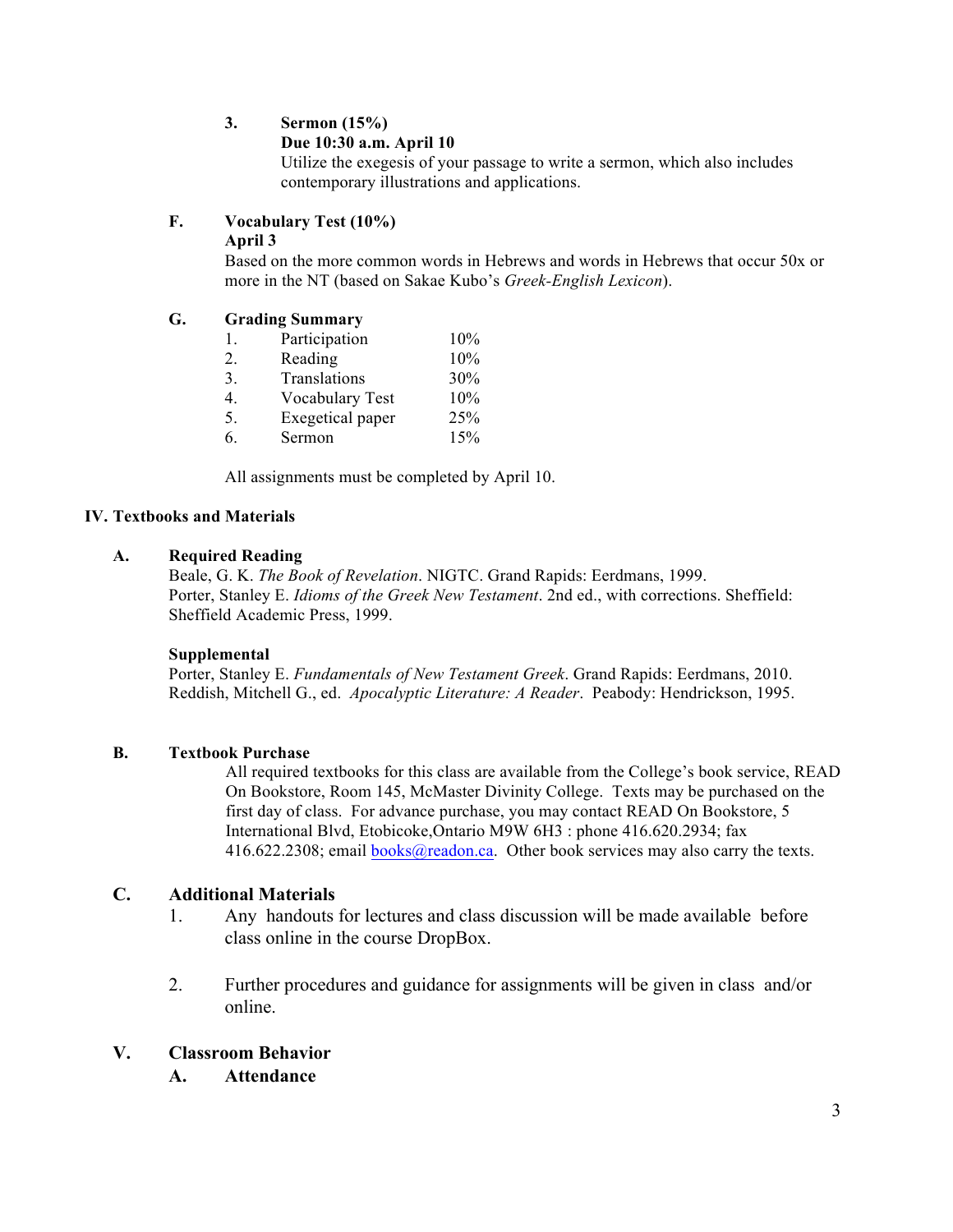- 1. Attendance in all sessions is expected. Except in extreme circumstances, absence from more than 2 classes will result in grade penalties
- 2. Students should be on time to class or be prepared to offer an explanation to the professor (preferably in advance).
- 3. Students are expected to stay for the entire class session, unless arranged in advance.

## **B. Participation**

- 1. Please respect the opinions of others without disrespect or ridicule, even if you do not agree with them. However, feel free to respond logically and critically in an orderly manner.
- 2. Students are not expected to be doing work on any other subject except that which is appropriate in the course outline.
- 3. Students are not to carry on off-topic conversations in class.
- 4. Students may eat or drink in class if they do not distract others and they clean up.

Students who fail to respect these guidelines will be dismissed from the class with consequences.

**C. Late Assignments** lose 1% each day for 7 days, and then 4% a day up to 30%. However, the sermons and all assignments must be turned in on April 10 to complete the course.

#### **D. Academic Honesty**

Academic dishonesty is a serious offence that may take any number of forms, including plagiarism, the submission of work that is not one's own or for which previous credit has been obtained, and/or unauthorized collaboration with other students. Academic dishonesty can result in severe consequences, e.g., failure of the assignment, failure of the course, a notation on one's academic transcript, and/or suspension or expulsion from the College.

Students are responsible for understanding what constitutes academic dishonesty. Please refer to the Divinity College Statement on Academic Honesty  $\sim$ www.madciv.ca/regs/honesty.php

#### **D. Gender-Inclusive Language**

McMaster Divinity College uses inclusive language for human beings in worship services, student written materials, and all of its publications. In reference to biblical texts, the integrity of the original expressions and the names of God should be respected. The NRSV, TNIV and CEB are examples of the use of inclusive language for human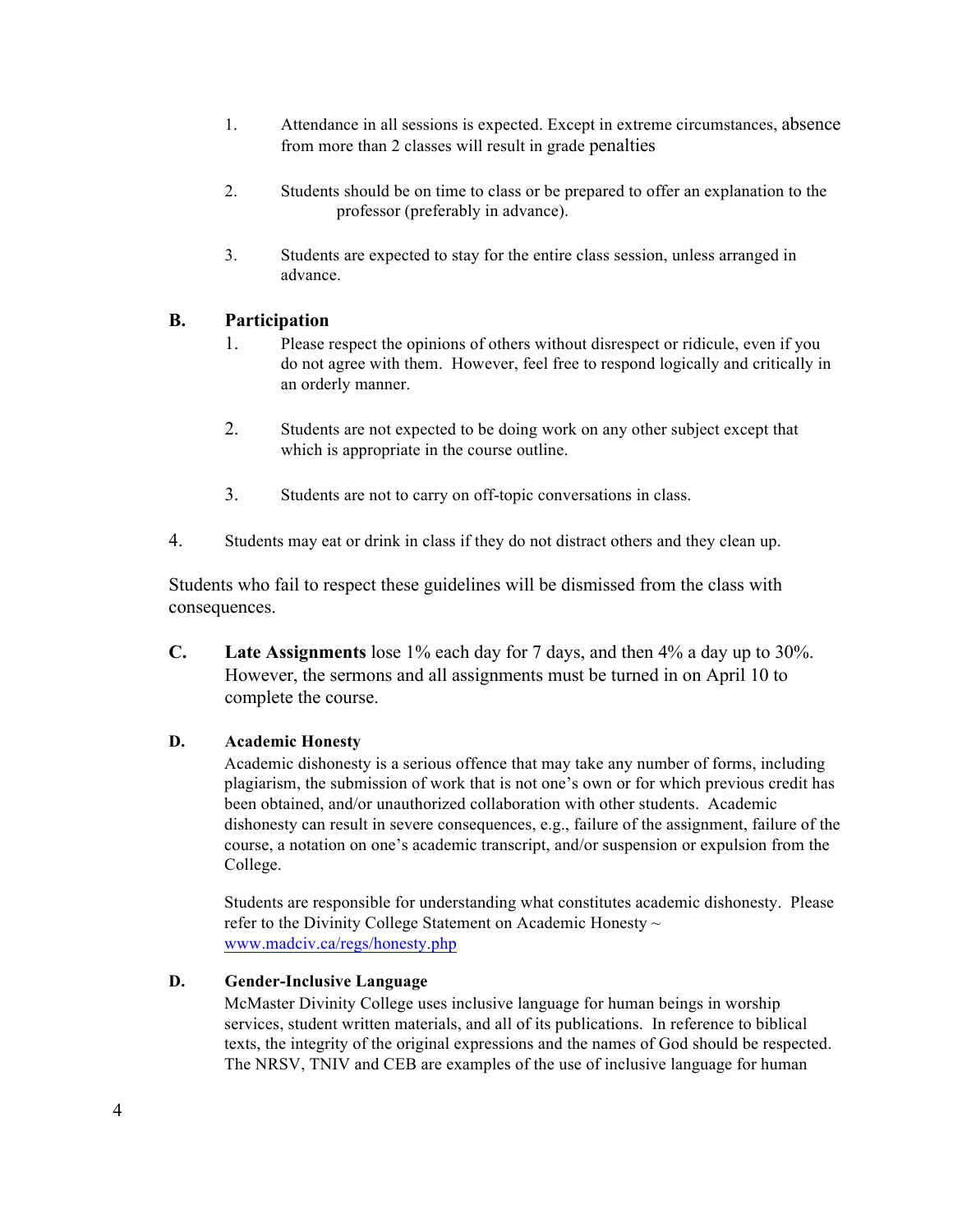beings. It is expected that inclusive language will be used in chapel services and all MDC assignments.

## **E. Sexual Harassment**

Sexual harassment is a violation of the integrity of persons in the form of unsolicited, unwelcome, verbal or physical behavior, which discriminates on the basis of gender about a person's body, attire, gender, marital status or economic status. Among faculty, staff, and students, sexual harassment of any kind will not be tolerated.

Office Hours: TBA and by appointment

\*\*\*\* Disclaimer on Syllabi posted on the web and at the bottom of each syllabus: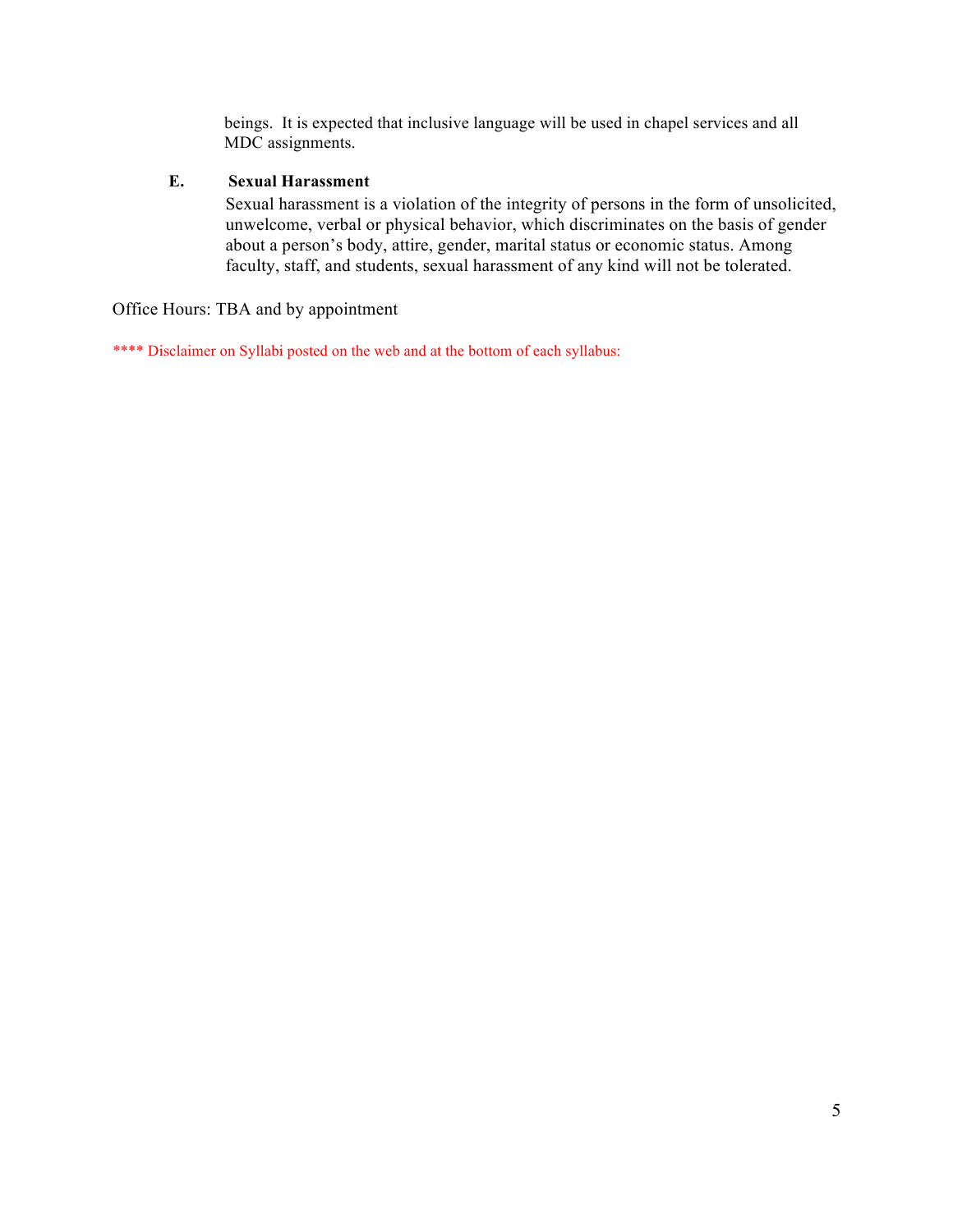| <b>Date</b> | Passage                           | Reading                                                |
|-------------|-----------------------------------|--------------------------------------------------------|
|             |                                   |                                                        |
|             |                                   | Read Beal on the weekly chapters                       |
|             |                                   | Reddish optional                                       |
| January 9   | Introduction                      |                                                        |
| January 16  | Rev 1                             | pp. 41-57 (1 Enoch)                                    |
| January 23  | $Rev 2-3$                         | 1 <sup>st</sup> translation due                        |
| January 30  | <b>Rev 4-5</b>                    | pp. 97-114 (2 Baruch 1-35)                             |
| February 6  | Rev 6-7                           | pp. 114-24 (2 Baruch 36-53)                            |
|             |                                   |                                                        |
|             |                                   | pp. 266-68 (5 Ezra)<br>2 <sup>nd</sup> translation due |
|             |                                   |                                                        |
| February 13 | Rev 8-11                          | pp. 224-40                                             |
| February 20 | <b>NO CLASS</b>                   |                                                        |
|             | <b>READING WEEK</b>               |                                                        |
|             |                                   |                                                        |
| February 27 | Rev 12-13                         | $3rd$ translation due                                  |
|             |                                   |                                                        |
| March 6     | Rev 14-16                         | pp. 58-79 (4 Ezra 1-7)                                 |
|             |                                   |                                                        |
| March 13    | Rev 17-18                         |                                                        |
|             | Rev 19-20                         | pp. 277-90 (Ascen. of Isaiah)                          |
| March 20    |                                   | <b>Exegetical Paper due Friday March 24 midnight</b>   |
|             | Rev 21-22                         | pp. 79-96 (4 Ezra 8-14)                                |
| March 27    |                                   |                                                        |
|             |                                   | <b>Vocabulary Test</b>                                 |
| April 3     |                                   |                                                        |
| April 10    | <b>Sermon Due and "Presented"</b> |                                                        |
|             | <b>Reading Reports due</b>        |                                                        |

## **NK 2K03 Daily Schedule**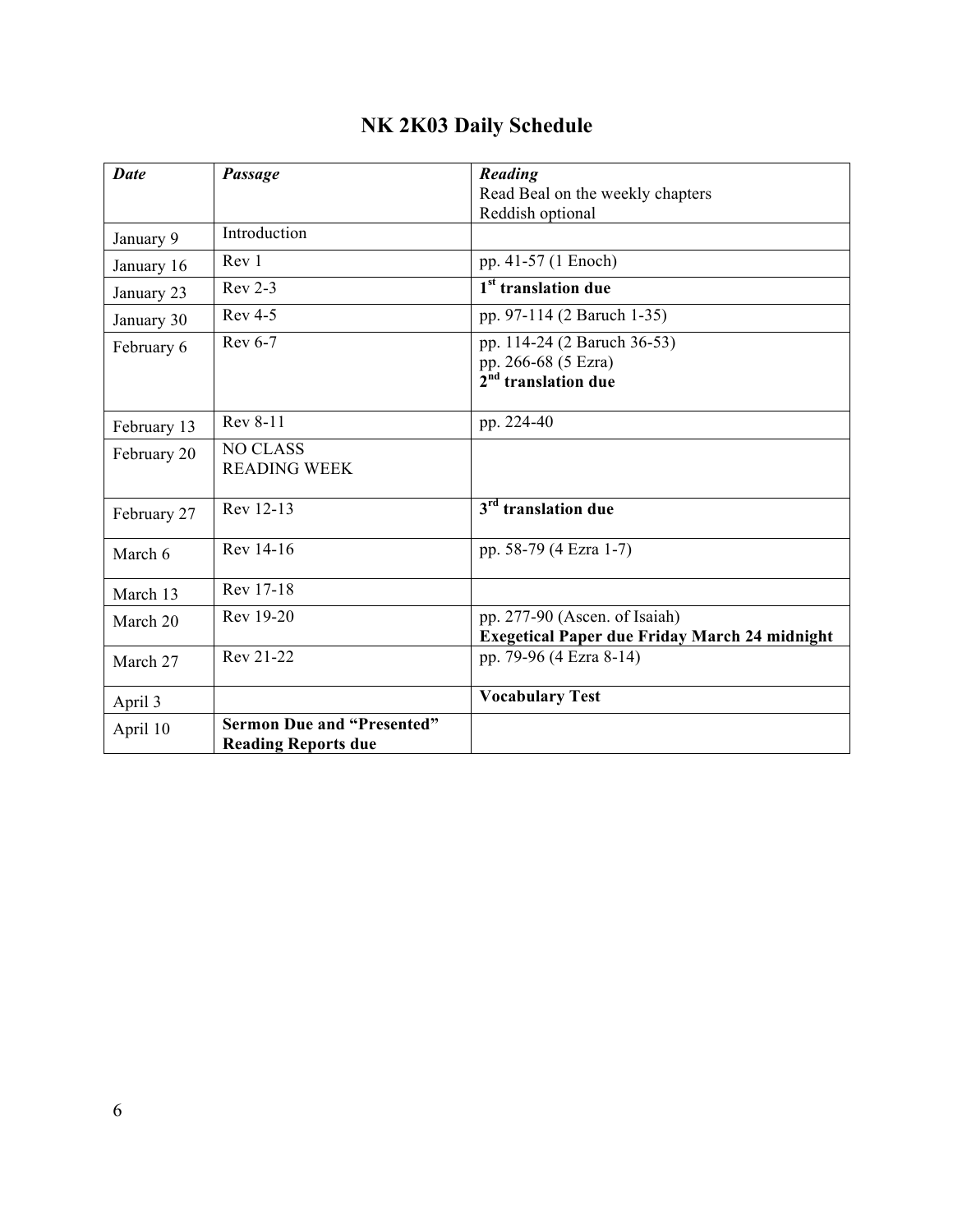#### **REVELATION COMMENTARIES**

- \*Aune, David. *Revelation*, 3 vols. [WBC] Vol. 1--Dallas: Word, 1997. Vols. 2-3CNashville: Nelson, 1998.CDetailed commentary on the Greek text
- \*Beale, G. K. *The Book of Revelation.* [NIGTC]. Grand Rapids: Eerdmans, 1999.

\*Beasley-Murray, George R. *The Book of Revelation*. [NCB] London: Oliphants, 1974.

- Beasley-Murray, George R., Herschel H. Hobbs and Ray F. Robbins. *Revelation: Three Viewpoints*. Nashville: Broadman, 1977.
- Beckwith, I. T. *The Apocalypse of John*. New York: Macmillan, 1922.
- Boring, M. Eugene. *Revelation*. [Int] Louisville: John Knox, 1989.
- \*Boxall, Ian. *The Revelation of St. John*. [BNTC] Peabody, MA: Hendrickson, 2006.
- \*Caird, G. B. *A Commentary on the Revelation of St. John the Divine*. [HNTC] New York: Harper & Row, 1966.
- Charles, R. H. *The Revelation of St John*, 2 vols. [ICC] Edinburgh: T & T Clark, 1920.
- \*Collins, Adela Yarbro. *The Apocalypse*. [NTM] Wilmington: Glazier, 1979.
- Fiorenza, Elizabeth Schüssler. *Invitation to the Book of Revelation*. Garden City: Doubleday, 1981.
- Ford, J. Massyngberde. *Revelation*. [AB] Garden City: Doubleday, 1975.
- Foulkes, Ricardo. *El Apocalypsis de San Juan*. Buenos Aires: Nueva Creación; Grand Rapids: Eerdmans, 1989.
- González, Catherine G. and Justo L. González, *Revelation*. [WestBibComp]
- Gregg, Steve. *Revelation: Four Views:A Parallel Commentary*. Nashville: Nelson, 1997.
- Hendriksen, William. *More Than Conquerors*. Grand Rapids: Baker, 1944.
- Hughes, Philip E. *The Book of the Revelation*. [PNTC] Grand Rapids: Eerdmans, 1990.
- Johnson, Alan. "Revelation." In *Expositor's Bible Commentary*. Ed. Frank E. Gaebelein. Vol. 12. Grand Rapids: Zondervan, 1981. Pp. 399-603.
- \*Johnson, Dennis E. *Triumph of the Lamb: A Commentary on Revelation*. Phillipsburg: Presbyterian & Reformed, 2001.
- \*Keener, Craig S. *Revelation*. [NIVAC] Grand Rapids: Zondervan, 2000.
- Kistemaker, Simon J. *Revelation*. [NTC] Grand Rapids: Baker, 2001.
- \*Ladd, George E. *A Commentary on the Revelation of John*. Grand Rapids: Eerdmans, 1972.
- Lupieri, Edmondo. *A Commentary on the Apocalypse of St. John*. Grand Rapids, MI: Eerdmans, 2006.